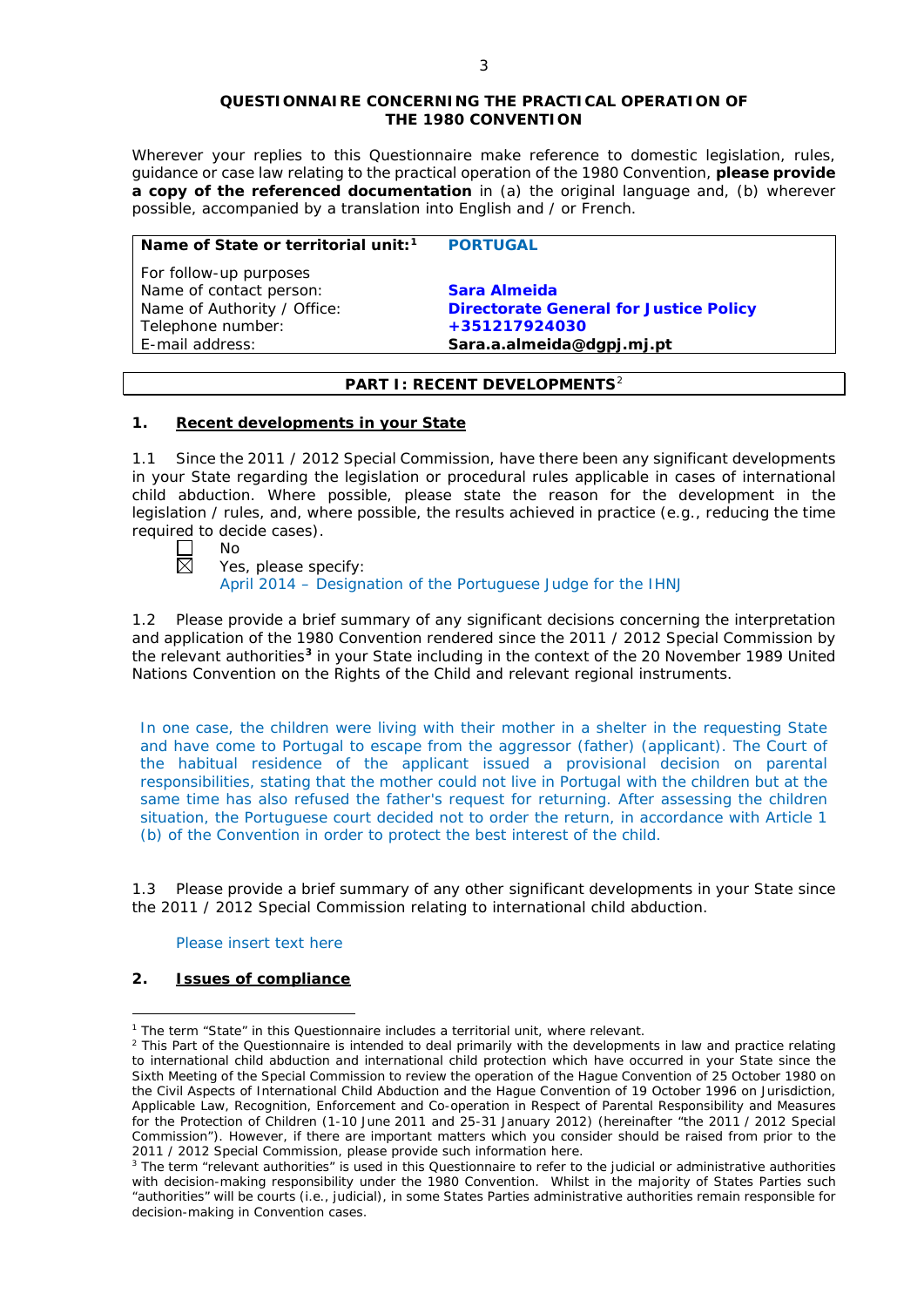2.1 Are there any States Parties to the 1980 Convention with whom you are having particular challenges in achieving successful co-operation? Please specify the challenges you have encountered and, in particular, whether the problems appear to be systemic.

- $\Box$ No
- X Yes, please specify:

Lack of replies in due time, in particular with some states of South and Central America. Moreover, there are States in which the applicant must be represented by a lawyer, which implies expensive costs, due to the difficulties in obtaining legal aid and *pro bono* legal representation.

2.2 Are you aware of situations / circumstances in which there has been avoidance / evasion of the 1980 Convention?

 $\Box$ No

X Yes, please specify:

Some decisions take a long time (up to 6 or 7 years) to be issued and in some cases return decisions are not enforced in the requested state. There are no mechanisms putt in place to ensure that the return orders are enforced which leads to the inoperability of the Convention.

## **PART II: THE PRACTICAL OPERATION OF THE 1980 CONVENTION**

### **3. The role and functions of Central Authorities designated under the 1980 Convention**[4](#page-1-0)

### *In general*

3.1 Have any challenges arisen in practice in achieving effective communication or cooperation with other Central Authorities?

- $\Box$ No
- x Yes, please specify:

Lack of answers from Honduras and Venezuela Central Authorities.

3.2 Have any of the duties of Central Authorities, as set out in **Article 7** of the 1980 Convention, raised any particular problems in practice either in your State, or in States Parties with whom you have co-operated?

 $\Box$ No

x Yes, please specify:

Great difficulty in obtaining legal aid in the United States and lack of mechanisms to enforce return decisions, for example in Venezuela.

3.3 Has your Central Authority encountered any challenges with the application of any of the 1980 Convention provisions? If so, please specify.

- $\Box$ No
- x Yes, please specify:

It is difficult to comply with the timeframe of 6 weeks established in Article 11.

### *Legal aid and representation*

3.4 Do the measures your Central Authority takes to provide or facilitate the provision of legal aid, legal advice and representation in return proceedings under the 1980 Convention (**Art. 7(2)-(g)**) result in delays in proceedings either in your own State, or, where cases originate in your State, in any of the requested States you have dealt with?

- x No<br>□ Yes
	- Yes, please specify:

No, in Portugal it is not mandatory for the parties to be represented by a lawyer. The return proceedings are initiated by the Public Prosecution office.

<span id="page-1-0"></span><sup>-</sup><sup>4</sup> See also Section 5 below on "Ensuring the safe return of children" which involves the role and functions of Central Authorities.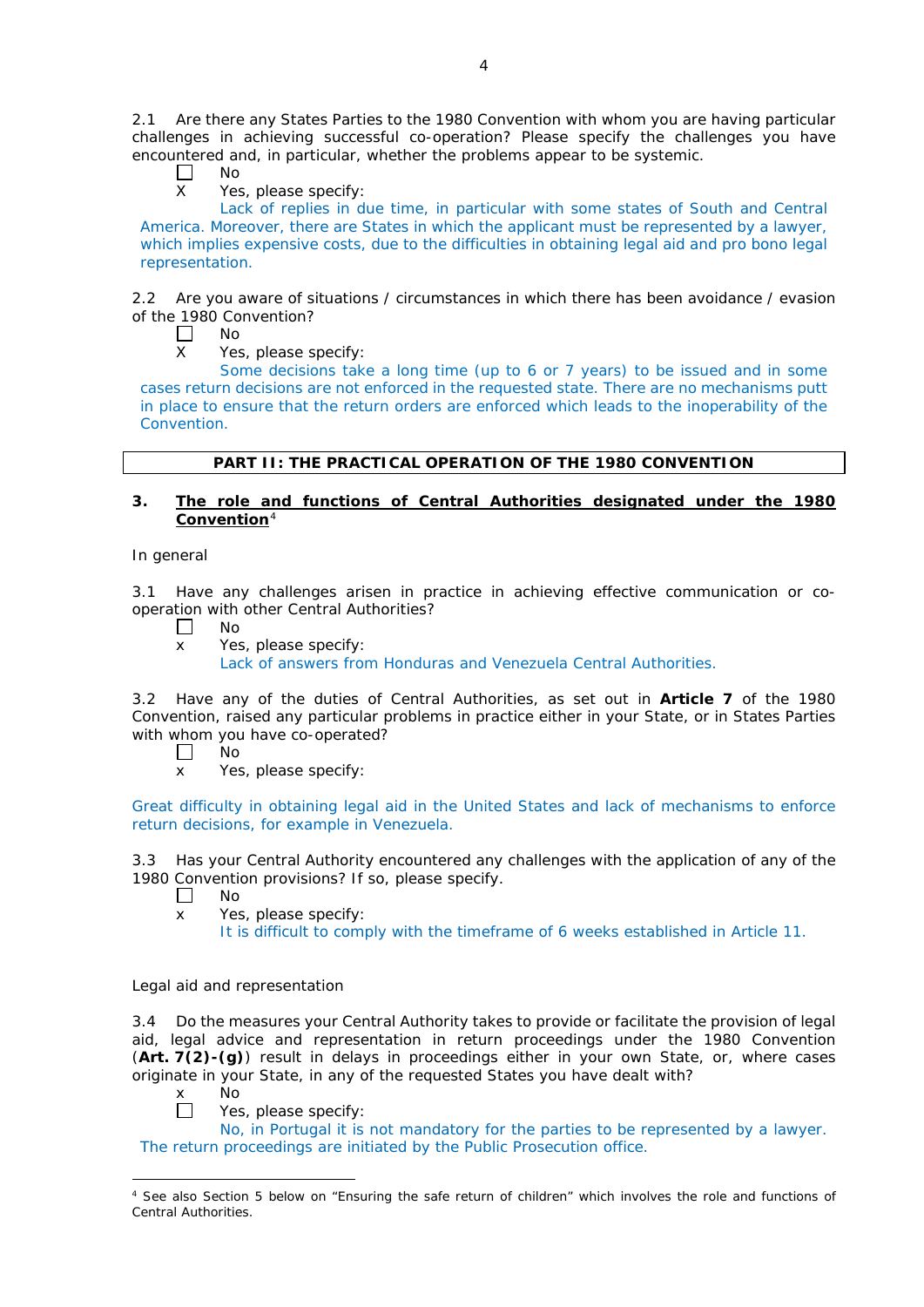3.5 Are you aware of any other challenges in your State, or, where cases originate in your State, in any of the requested States you have dealt with, regarding the obtaining of legal aid, advice and / or representation for either left-behind parents or taking parents? $5$ 

- $N<sub>O</sub>$ 
	- Yes, please specify:

### *Locating the child*

 $\Box$ 

3.6 Has your Central Authority encountered any challenges with locating children in cases involving the 1980 Convention, either as a requesting or requested State?<br>  $\Box$  No

- No
- x Yes, please specify the challenges encountered and what steps were taken or are considered to be taken to overcome these challenges:

The Portuguese Central Authority has no means of investigation. As requested state, where the location of the child is unknown, the police cooperates with the CA in order to locate the child.

3.7 Has your Central Authority worked with any external agencies to discover the whereabouts of a child wrongfully removed to or retained within your State (*e.g.*, the police, Interpol, private location services)?

- $\Box$ No
- x Yes, please share any good practice on this matter:
	- The Portuguese Central Authority cooperates closely with the Judicial Police.

### *Information exchange, training and networking of Central Authorities*

3.8 Has your Central Authority shared its expertise with another Central Authority or benefited from another Central Authority sharing its expertise with your Central Authority, in accordance with the Guide to Good Practice – Part I on Central Authority Practice?<sup>[6](#page-2-1)</sup>

- $\Box$ No
- x Yes, please specify:

The Portuguese Central Authority had several bilateral meetings with other CA, in order to discuss best practices and exchange information.

3.9 Has your Central Authority organised or participated in any other networking initiatives between Central Authorities such as regional meetings via conference call or videoconference?

- $\perp$ No
- x Yes, please specify:

He Portuguese Central Authority frequently holds meetings via conference call and videoconference with other central authorities.

## *Statistics*[7](#page-2-2)

<u>.</u>

3.10 If your Central Authority does not submit statistics through the web-based INCASTAT database, please explain why.

<span id="page-2-0"></span><sup>5</sup> See paras 1.1.4 to 1.1.6 of the "Conclusions and Recommendations of the Fifth Meeting of the Special Commission to review the operation of the *Hague Convention of 25 October 1980 on the Civil Aspects of International Child Abduction* and the practical implementation of the *Hague Convention of 19 October 1996 on Jurisdiction, Applicable Law, Recognition, Enforcement and Co-operation in Respect of Parental Responsibility and Measures for the Protection of Children* (30 October – 9 November 2006) (hereinafter referred to as the ["Conclusions and Recommendations of the 2006 Special Commission"](https://assets.hcch.net/upload/concl28sc5_e.pdf)) and paragraphs 32 to 34 of the [Conclusions and Recommendations of the Special Commission](https://assets.hcch.net/upload/wop/concl28sc6_e.pdf) to review the operation of the Hague Convention of *19 October 1980 on Jurisdiction, Applicable law, [Recognition, Enforcement and Co-operation in Respect of](https://assets.hcch.net/upload/wop/concl28sc6_e.pdf)  [Parental Responsibility and Measures for the Protection of Children](https://assets.hcch.net/upload/wop/concl28sc6_e.pdf)* (1-10 June 2011 and 25-31 January 2012) (hereinafter the "C&R of the 2011/2012 Special Commission") (available on the Hague Conference website at < www.hcch.net > under "Child Abduction Section" then "Special Commission meetings").

<span id="page-2-1"></span> $6$  Available on the Hague Conference website at < www.hcch.net > under "Child Abduction Section" then "Guides to Good Practice". See, in particular, Chapter 6.5 on twinning arrangements.

<span id="page-2-2"></span><sup>7</sup> See paras 1.1.16 to 1.1.21 of the Conclusions and Recommendations of the 2006 Special Commission (*supra.*  note  $5$ ).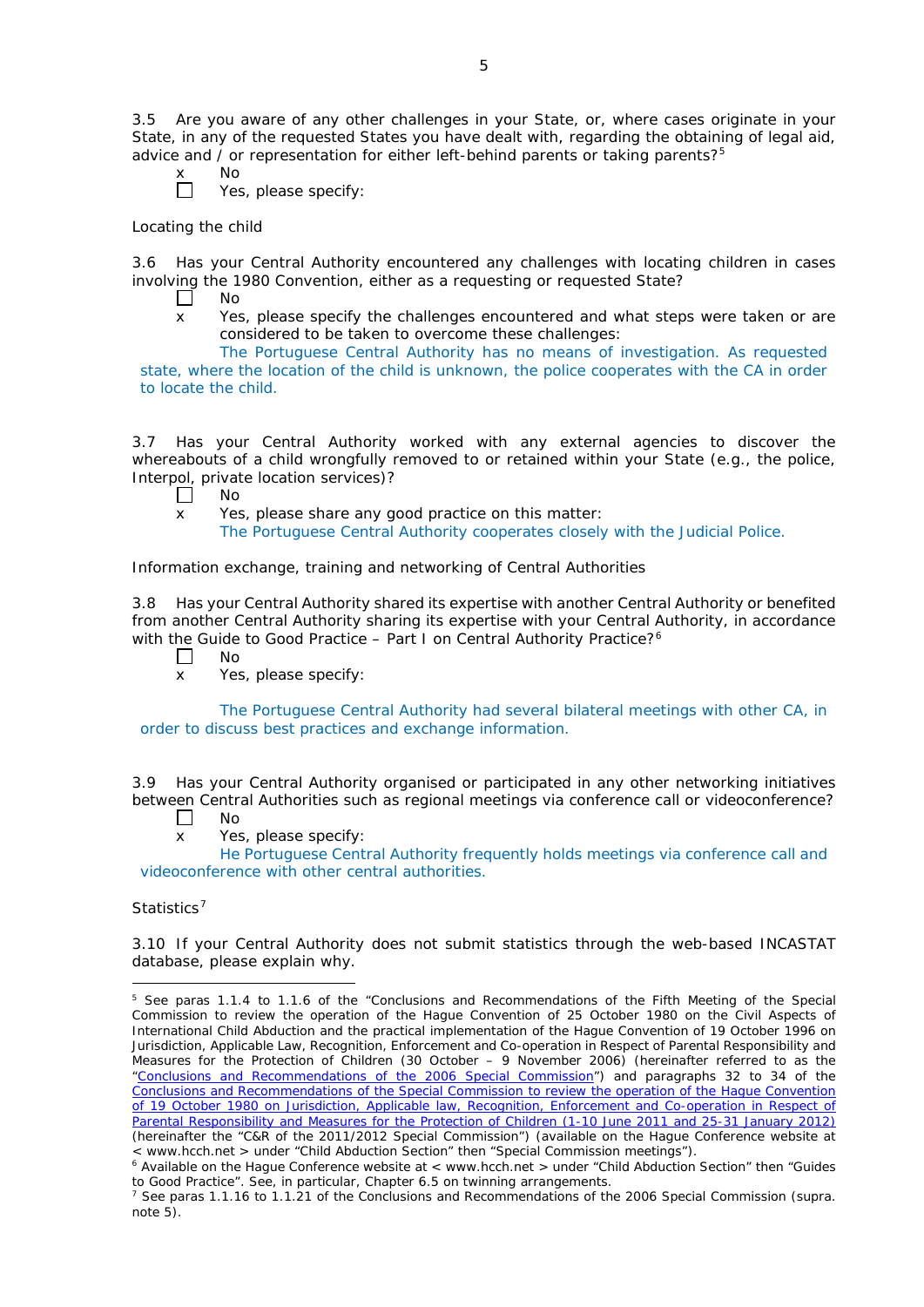*Prompt handling of cases*

3.11 Does your Central Authority have mechanisms in place to ensure the prompt handling of cases?

| $\Box$       | Nο                                                        |
|--------------|-----------------------------------------------------------|
| $\mathsf{x}$ | Yes, please specify:                                      |
|              | Cases where the risk is higher are handled with priority. |

3.12 If your Central Authority is experiencing delays in handling cases please specify the main reasons for these delays:

The lack of human resources is the main reason for eventual delays, as well the Court's timeframe compliance and the location of the children.

## **4. Court proceedings & promptness**

4.1 Has your State limited the number of judicial or administrative authorities who can hear return applications under the 19[8](#page-3-0)0 Convention (*i.e.*, concentration of jurisdiction")?<sup>8</sup>

Yes

反 No, please indicate if such arrangements are being contemplated:

With the express revocation of the previous law of the judicial organization in 2014, the exclusive competence of the family and juvenile courts was withdrawn. In some situations, jurisdiction on these matters is assigned to local courts.

4.2 Does your State have mechanisms in place to handle return decisions within six weeks (*e.g.*, production of summary evidence, limitation of appeals, swift enforcement)?

 $\boxtimes$ 

-

No

Yes, please explain:

4.3 If your response to the previous question is No, does your State contemplate implementing mechanisms to meet the requirement of prompt return under the 1980 Convention (*e.g.*, procedures, bench-books, guidelines, protocols)?

 $\Box$ No, please explain:

Please insert text here

 $\boxtimes$ Yes, please explain:

At internal level, a Web page on the activity of the Judge of the International Hague Network of Judges was created, which includes documents about good practices in the enforcement of return decisions, on direct judicial communications and other matters.

Several conferences were also held in partnership with other entities related to good practices and dissemination of jurisprudence and international mediation.

4.4 If your State is experiencing delays in handling return decisions please specify the main reasons for these delays:

Return decisions are treated as urgent cases.

However, given the lack of specialization, the difficulty of responding to requests for information, the difficulty to find the child and the abductor, the need for translation of some documents, or even admission of evidence, namely involving the hearing of persons resident abroad, and appeals, can result on significant delays.

4.5 Do your courts regularly order immediate protective measures when initiating the return procedure, so as to prevent a new removal and minimize the harm to the child (*e.g.*, prohibit removal of the child from the jurisdiction, retain documentation, grant provisional access rights to the left-behind parent)?

<span id="page-3-0"></span><sup>8</sup> See, *The [Judges' Newsletter](https://www.hcch.net/en/instruments/conventions/publications2/judges-newsletter)* on International Child Protection – Vol. XX / [Summer-Autumn 2013](https://assets.hcch.net/upload/newsletter/nl2013tome20en.pdf) the special focus of which was "Concentration of jurisdiction under the *Hague Convention of 25 October 1980 on the civil aspects of International Child Abduction* and other international child protection instruments".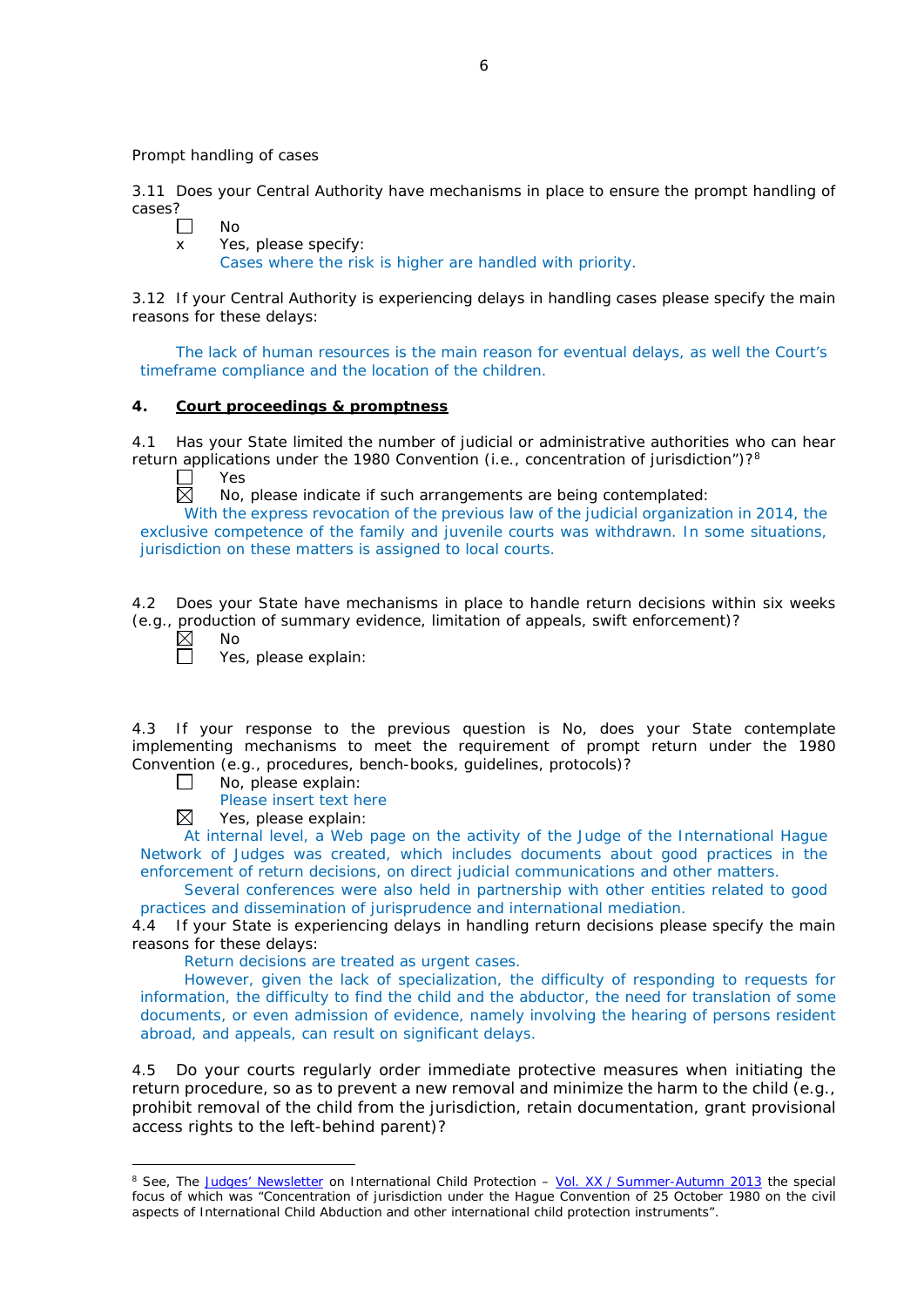П No, please explain:

Please insert text here

 $\boxtimes$ Yes, please explain:

Upon the receipt of the request for the return of a child, and bearing in mind the risk for the child, the courts have been advised to retain documentation and make an official communication to the SCHENGEN System in order to prevent the child from leaving the national territory.

When the CA has reasons to believe that the child may be at risk, the CA informs the Public Prosecutor of such risk in order to take the necessary measures under the scope of the article 7, b.

Other requests (*e.g.* provisional access rights to the left behind parent) will be considered depending on the concrete situation that is expressed in the information accompanying the request. Considering the concrete case, other provisional measures can be ordered according to the national law in order to minimize the harm to the child.

4.6 Do your courts make use of direct judicial communications to ensure prompt proceedings? Г Yes

反 No, please explain:

Despite the information on the activity of the International Hague Network, the use of direct judicial communications still rarely occurs.

4.7 If your State has not designated a sitting judge to the International Hague Network of Judges does your State intend to do so in the near future?

П Yes

No, please explain:

4.8 Please comment upon any cases (whether your State was the requesting or requested State), in which the judge (or decision-maker) has, before determining an application for return, communicated with a judge or other authority in the requesting State regarding the issue of the child's safe return. What was the specific purpose of the communication? What was the outcome?

In the rare requests made in the context of direct judicial communications, the request was made in order to obtain information on the safe return conditions of the child or the conditions of the left-behind parent with a view to assess whether there is a need to safeguard protection measures**.**

### **5. Ensuring the safe return of children**[9](#page-4-0)

*Methods for ensuring the safe return of children*[10](#page-4-1)

5.1 What measures has your Central Authority taken to ensure that the recommendations of the 2006 and 20[11](#page-4-2) / 2012 Special Commission meetings<sup>11</sup> regarding the safe return of children are implemented?

The Central Authority has been making efforts in order to ensure that the return of the children is carried out safely. Generally the handover of the child is made to the requesting parent.

5.2 In particular, in a case where the safety of a child is in issue and where a return order has been made in your State, how does your Central Authority ensure that the appropriate child protection bodies in the *requesting* State are alerted so that they may act to protect the welfare of a child upon return (until the appropriate court in the requesting State has been effectively seised)?

-

<span id="page-4-0"></span><sup>9</sup> See **Art. 7(2)** *h)* of the 1980 Convention.

<span id="page-4-1"></span><sup>&</sup>lt;sup>10</sup> Where relevant, please make reference to the use of undertakings, mirror orders and safe harbour orders and other such measures in your State.

<span id="page-4-2"></span><sup>11</sup> See the [Conclusions and Recommendations](https://assets.hcch.net/upload/concl28sc5_e.pdf) of the Special Commission of 2006 (*supra.* note 5) at paras 1.1.12 and 1.8.1 to 1.8.2 and 1.8.4 to 1.8.5 and the Appendix to the Conclusions and Recommendations and the [Conclusions and Recommendations of the 2011](https://assets.hcch.net/upload/wop/concl28sc6_e.pdf) / 2012 Special Commission (*supra.* note 5).at paras 39-43.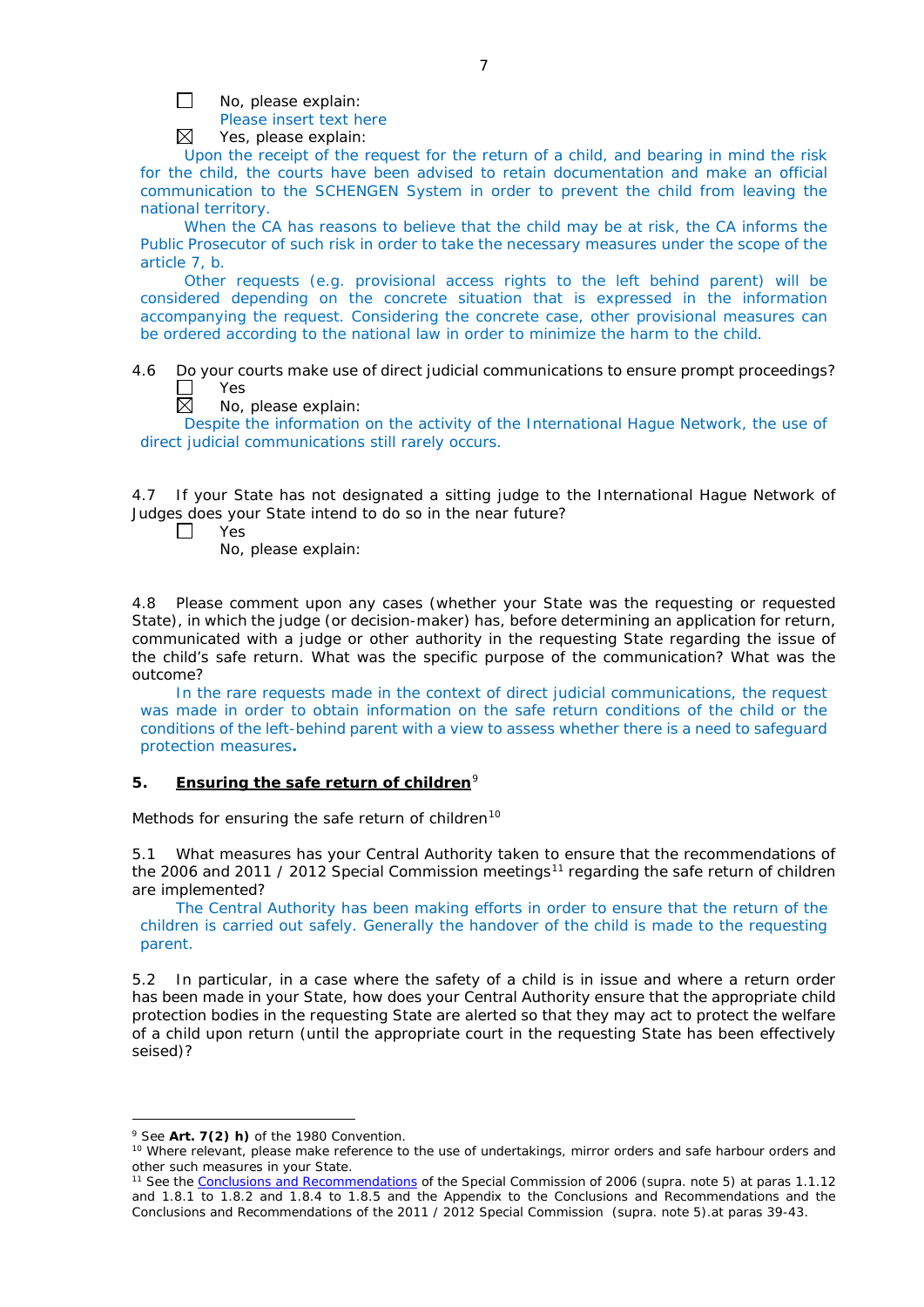When the return decision is ordered and the child was previously subject to a protective measure in Portugal, although provisional, this situation is reported to the Central Authority of the requesting State.

5.3 Where there are concerns in the requested State regarding possible risks for a child following a return, what conditions or requirements can the relevant authority in your State put in place to minimise or eliminate those concerns?

The situation of the child is reported to the requesting Central Authority, if necessary with a medical-psychological follow-up.

*Use of the 1996 Convention to ensure a safe return*

5.4 If your State is not Party to the 1996 Convention, is consideration being given to the possible advantages of the 1996 Convention in providing a jurisdictional basis for urgent protective measures associated with return orders (**Arts 7 and 11**), in providing for their recognition by operation of law (**Art. 23**), and in communicating information relevant to the protection of the child (**Art. 34**)?

No Yes, please explain: Please insert text here

*Protection of primary carer*

5.5 Are you aware of cases in your State where a primary carer taking parent, for reasons of personal security (*e.g.*, domestic or family violence, intimidation, harassment, etc.) or others, has refused or has not been in a position to return with the child to the requesting State? How are such cases dealt with in your State? Please explain and provide case examples where possible.

There is no information available concerning cases where there is a need for protection of the primary carer. In the event of such cases, the Public Prosecutor is always informed.

5.6 In particular, would your authorities consider putting in place measures to protect the primary carer upon return in the requesting State as a mean to secure the safe return of the child? Please explain and provide case examples where possible.

The situation is not envisaged at the moment.

### *Post-return information*

5.7 In cases where measures are put in place in your State to ensure the safety of a child upon return, does your State (through the Central Authority, or otherwise) attempt to monitor the effectiveness of those measures upon the child's return? Would you support a recommendation that States Parties should co-operate to provide each other with follow-up information on such matters, insofar as is possible?

The cooperation to provide each other with follow-up information on such matters, insofar as is possible and appropriate can be useful in order to seek the best solutions for the protection of the child, but the effective supervision of the measure should be the sole responsibility of the State where it is being applied.

5.8 If your State is not Party to the 1996 Convention, is consideration being given to the possible advantages of the 1996 Convention in providing a jurisdictional basis for requesting a report on the situation of the child upon return to the State of habitual residence (**Art. 32- (a)**)?

| ν |
|---|
|   |

Yes, please explain: Please insert text here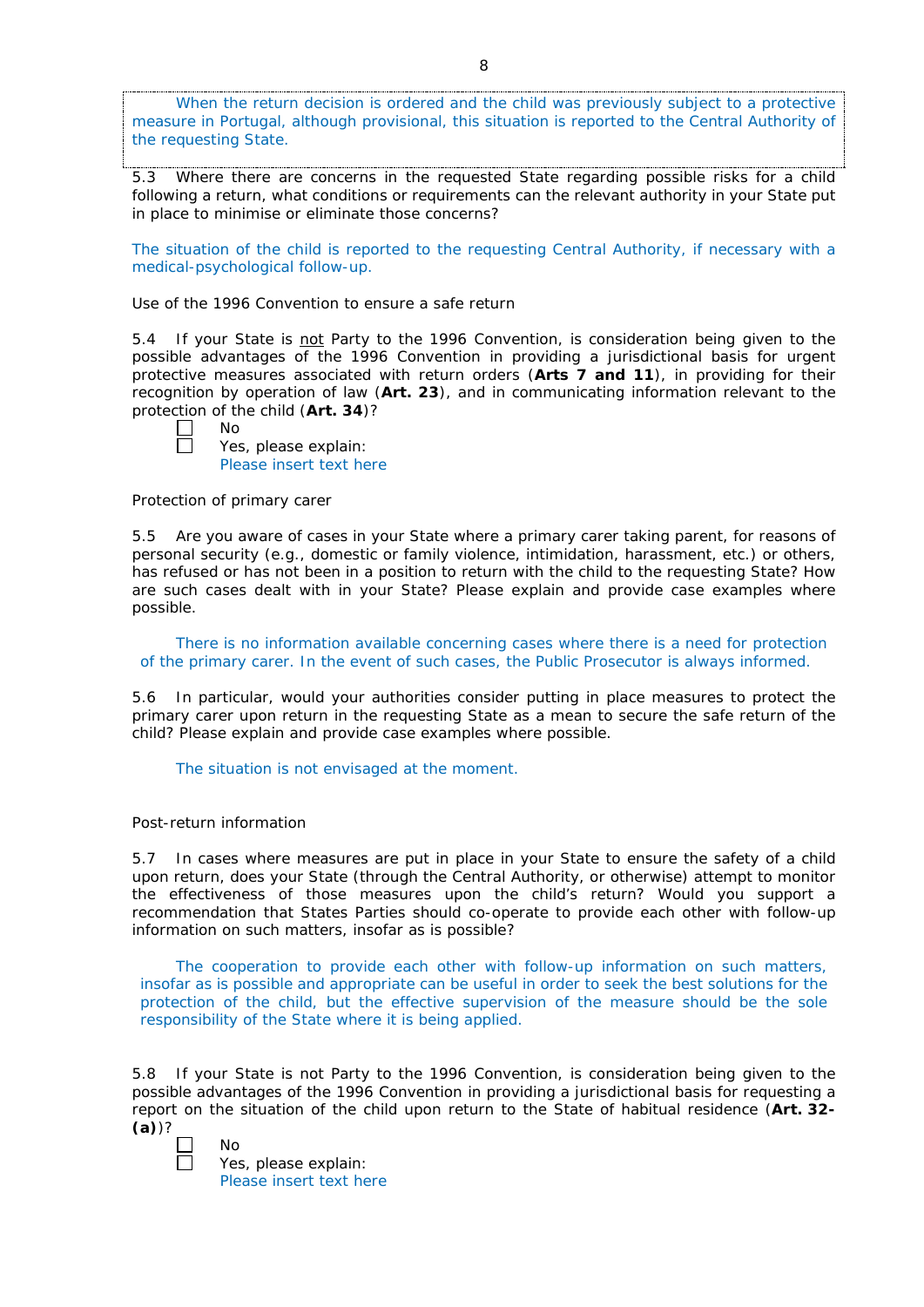### **6. Voluntary agreements and mediation**

6.1 How does your Central Authority (either directly or through any intermediary) take, or is it considering taking, appropriate steps under **Article 7-(c)** to secure the voluntary return of the child or to bring about an amicable resolution of the issues? Please explain:

When there is no danger of further displacement, the requested parent is always asked if it is available for an amicable solution and voluntary return.

6.2 In what ways have you used the "Guide to Good Practice on Mediation"<sup>[12](#page-6-0)</sup> for the purpose of implementing the 1980 Convention in your State? Please explain:

The Central Authority doesn't provide a cross-border mediation service.

6.3 Has your State considered or is it in the process of considering the establishment of a Central Contact Point for international family mediation to facilitate access to information on available mediation services and related issues for cross-border family disputes involving children, or has this task been entrusted to the Central Authority?<sup>[13](#page-6-1)</sup>

- X No, please explain:
	- Please insert text here
- П Yes, please explain:

### **7. Preventive measures**

7.1 Has your State taken steps to advance the development of a travel form under the auspices of the International Civil Aviation Organisation?<sup>[14](#page-6-2)</sup>

- 
- X No<br>□ Yes Yes, please describe:

7.2 Regardless of whether the International Civil Aviation Organisation adds the development of a travel form to its work programme, would your State support the development of a nonmandatory model travel form under the auspices of the Hague Conference?

- X Yes<br>□ No.
	- No, please explain:

Please insert text here

### **8. The Guide to Good Practice under the 1980 Convention**

8.1 In what ways have you used the Parts of the Guide to Good Practice<sup>[15](#page-6-3)</sup> to assist in implementing for the first time, or improving the practical operation of, the 1980 Convention in your State?

a. Part I on Central Authority Practice. Please explain:

The practice of the Central Authority is based on the principles included in the

guide.

b. Part II on Implementing Measures. Please explain:

We apply the principles of the Guide in order to improve the timely communication, with our interlocutors.

c. Part III on Preventive Measures. Please explain:

<span id="page-6-0"></span><sup>&</sup>lt;u>.</u> <sup>12</sup> Available on the Hague Conference website at < www.hcch.net > under "Child Abduction Section" then "Guides to Good Practice".

<span id="page-6-1"></span><sup>&</sup>lt;sup>13</sup> As it has been encouraged in the Guide to Good Practice on Mediation, Chapter 4, on "Access to Mediation". par. 114-117. See also [Conclusions and Recommendations of the 2011](https://assets.hcch.net/upload/wop/concl28sc6_e.pdf) / 2012 Special Commission (*supra.* note 5) at par. 61.

<span id="page-6-3"></span><span id="page-6-2"></span><sup>14</sup> See the [Conclusions and Recommendations of the 2011](https://assets.hcch.net/upload/wop/concl28sc6_e.pdf) / 2012 Special Commission (*supra.* note 5) at par. 92. <sup>15</sup> All Parts of the Guide to Good Practice under the 1980 Convention are available on the Hague Conference website at < www.hcch.net > under "Child Abduction Section" then "Guides to Good Practice".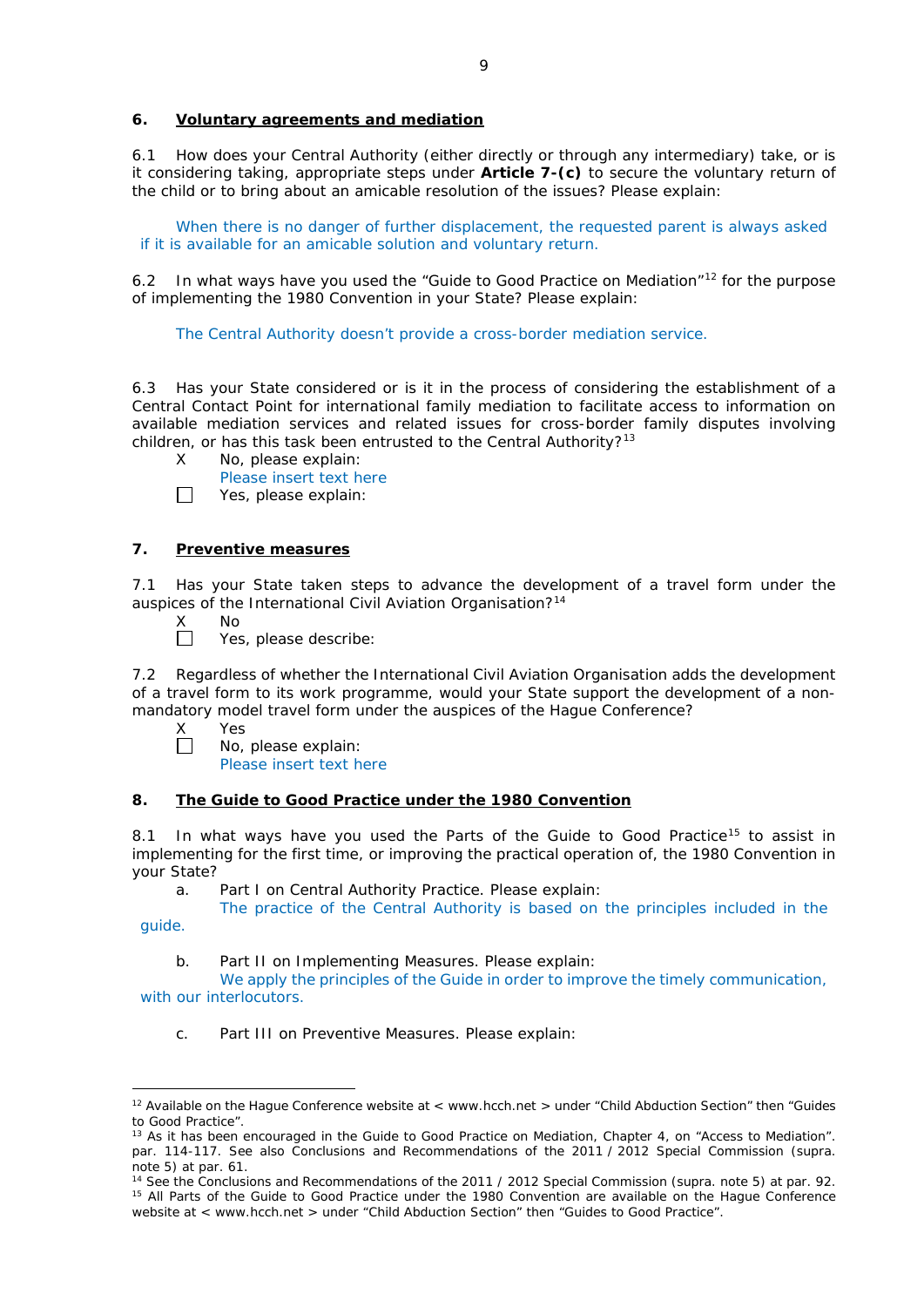The Central Authority is allways available to cooperate with the judicial and local authorities in order to avoid the abduction of children.

d. Part IV on Enforcement. Please explain:

In cooperation with the Portuguese Central Authority, a text on the enforcement of return decisions was published on the web page of the judge of the International Hague Network.

8.2 How have you ensured that the relevant authorities in your State have been made aware of, and have had access to, the Guide to Good Practice?

The guide to good practices was disseminated to the legal practitionners and local authorities as well as published in the website of the Ministry of Justice.

The Guide to Good Practices on Mediation is translated into Portuguese and was discussed at a Workshop held with mediators in October 2016.

8.3 Do you have any other comments about any Part of the Guide to Good Practice?

Please insert text here

### **9. Publicity and debate concerning the 1980 Convention**

9.1 Has the 1980 Convention given rise to (a) any publicity (positive or negative) in your State, or (b) any debate or discussion in your national parliament or its equivalent?

- $\Box$ No
- X Yes, please indicate the outcome of this debate or discussion, if any:

The Convention is on the agenda. Some recent cases of child abduction have been referred in the media and debated in the Parliament.

9.2 By what methods does your State disseminate information to the public about the 1980 Convention?

Information is disseminated on the website, in meetings and Conferences as well as by email on request.

#### **PART IV: TRANSFRONTIER ACCESS / CONTACT AND INTERNATIONAL FAMILY RELOCATION**

## **10. Transfrontier access / contact**[16](#page-7-0)

10.1 Since the 2011 / 2012 Special Commission, have there been any significant developments in your State regarding Central Authority practices, legislation, procedural rules or case law applicable in cases of transfrontier contact / access?<br> $\boxtimes$  **No**<br>Yes, please explain:

- **No**
	- Yes, please explain: Please insert text here

10.2 Please indicate any important developments in your State, since the 2011 / 2012 Special Commission, in the interpretation of **Article 21** of the 1980 Convention.

## Please insert text here

-

<span id="page-7-0"></span><sup>16</sup> See the [Conclusions and Recommendations](https://assets.hcch.net/upload/concl28sc5_e.pdf) of the 2006 Special Commission (*supra.* note 5) at paras 1.7.1 to 1.7.3.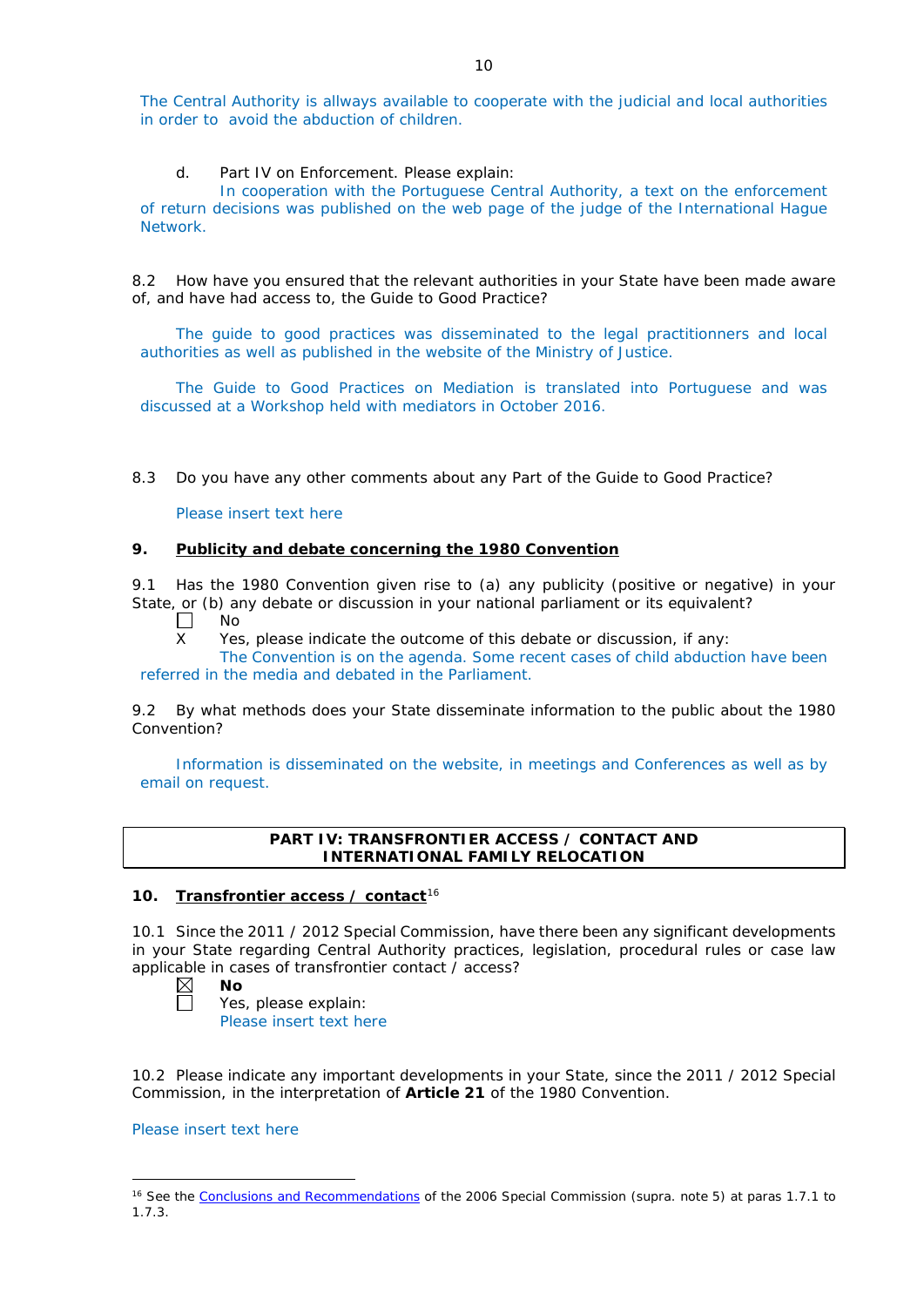10.3 What problems have you experienced, if any, as regards co-operation with other States in respect of:

- a. the granting or maintaining of access rights; Please insert text here
- b. the effective exercise of rights of access; and Sometimes decisions on the access rights are difficult to enforce.
- c. the restriction or termination of access rights. Please insert text here

Please provide case examples where possible. Please insert text here

10.4 In what ways have you used the "General Principles and Guide to Good Practice on Transfrontier Contact Concerning Children"[17](#page-8-0) to assist in transfrontier contact / access cases in your State? Can you suggest any further principles of good practice?

#### Please insert text here

### **11. International family relocation**[18](#page-8-1)

11.1 Since the 2011 / 2012 Special Commission, have there been any significant developments in your State regarding the legislation, procedural rules or case law applicable to international family relocation? Where possible, please explain these developments in the legislation, procedural rules or case law:

Please insert text here

#### **PART V: NON-CONVENTION CASES AND NON-CONVENTION STATES**

#### **12. Non-Convention cases and non-Convention States**

12.1 Are there any States that you would particularly like to see become a State Party to the 1980 Convention? If so, what steps would you suggest could be taken to promote the Convention and encourage ratification of, or accession to, the Convention in those States? Please explain:

Portugal has many links with other Portuguese-speaking countries but, among them, only Brazil and Macau are part of the CH1980. We have frequent demands from African countries and East Timor and nothing can be done in the context of the Convention.

12.2 Are there any States which are not Parties to the 1980 Convention or not Members of the Hague Conference that you would like to see invited to the Special Commission meeting in 2017?

Angola, Cape Verde, Guinea, Mozambique, Sao Tome and Timor.

*The "Malta Process"*[19](#page-8-2)

<u>.</u>

<span id="page-8-0"></span><sup>&</sup>lt;sup>17</sup> Available on the Hague Conference website at < www.hcch.net > under "Child Abduction Section" then "Guides to Good Practice".

<span id="page-8-1"></span><sup>&</sup>lt;sup>18</sup> See the Conclusions and Recommendations of the 2006 Special Commission meeting at paras 1.7.4 to 1.7.5: *"*1.7.4 The Special Commission concludes that parents, before they move with their children from one country to another, should be encouraged not to take unilateral action by unlawfully removing a child but to make appropriate arrangements for access and contact preferably by agreement, particularly where one parent intends to remain behind after the move.

<sup>1.7.5</sup> The Special Commission encourages all attempts to seek to resolve differences among the legal systems so as to arrive as far as possible at a common approach and common standards as regards relocation."

<span id="page-8-2"></span><sup>19</sup> The "Malta Process" is a dialogue between certain States Parties to the 1980 and 1996 Conventions and certain States which are not Parties to either Convention, with a view to securing better protection for cross-border rights of contact of parents and their children and addressing the problems posed by international abduction between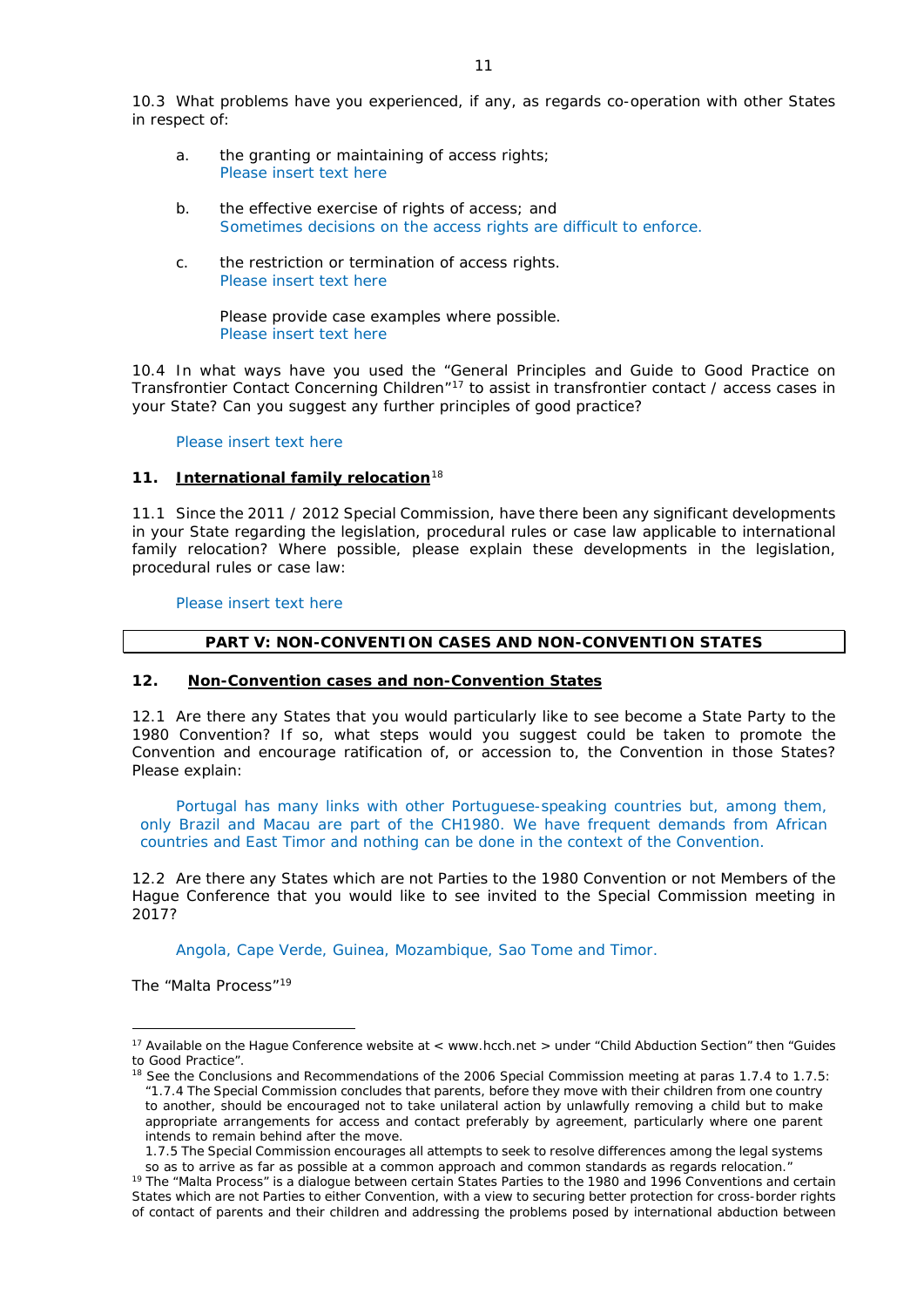- 12.2 In relation to the "Malta Process":
	- a. Do you have any comment to make on the "Principles for the Establishment of Mediation Structures in the context of the Malta Process" and the accompanying Explanatory Memorandum?[20](#page-9-0) Please insert text here

b. Have any steps been taken towards the implementation of the Malta Principles in your State and the designation of a Central Contact Point, in order to better address crossborder family disputes over children involving States that are not a Party to the 1980 and 1996 Hague Conventions?

x No<br>□ Yes Yes, please explain: Please insert text here

c. What is your view as to the future of the "Malta Process"? We believe that the Malta Process is a useful platform. In 2016 it was the first time that a Portuguese judge could attend the Conference, but we hope to further follow the process closely.

### **PART VI: TRAINING AND EDUCATION AND THE TOOLS, SERVICES AND SUPPORT PROVIDED BY THE PERMANENT BUREAU**

### **13. Training and education**

13.1 Can you give details of any training sessions / conferences organised in your State to support the effective functioning of the 1980 Convention, and the influence that such sessions / conferences have had?

### Please insert text here

### **14. The tools, services and support provided by the Permanent Bureau**

### *In general*

14.1 Please comment or state your reflections on the specific tools, services and support provided by the Permanent Bureau to assist with the practical operation of the 1980 and 1996 Conventions, including:

- a. The Country Profile available under the Child Abduction Section. Very useful.
- b. INCADAT (the international child abduction database, available at < www.incadat.com >). Please insert text here
- c. *The Judges' Newsletter* on International Child Protection the publication of the Hague Conference on Private International Law which is available online for free;<sup>[21](#page-9-1)</sup> Please insert text here

<sup>&</sup>lt;u>.</u> the States concerned. For further information see the Hague Conference website at < www.hcch.net > under "Child Abduction Section" then "Judicial Seminars on the International Protection of Children".

<span id="page-9-0"></span><sup>&</sup>lt;sup>20</sup> The Principles and Explanatory Memorandum were circulated to all Hague Conference Member States and all States participating in the Malta Process in November 2010. They are available on the Hague Conference website at < www.hcch.net > under "Child Abduction Section" then "Judicial Seminars on the International Protection of Children".

<span id="page-9-1"></span><sup>&</sup>lt;sup>21</sup> Available on the Hague Conference website at < www.hcch.net > under "Child Abduction Section" and "Judges' Newsletter on International Child Protection". For some volumes of *The Judges' Newsletter*, it is possible to download individual articles as required.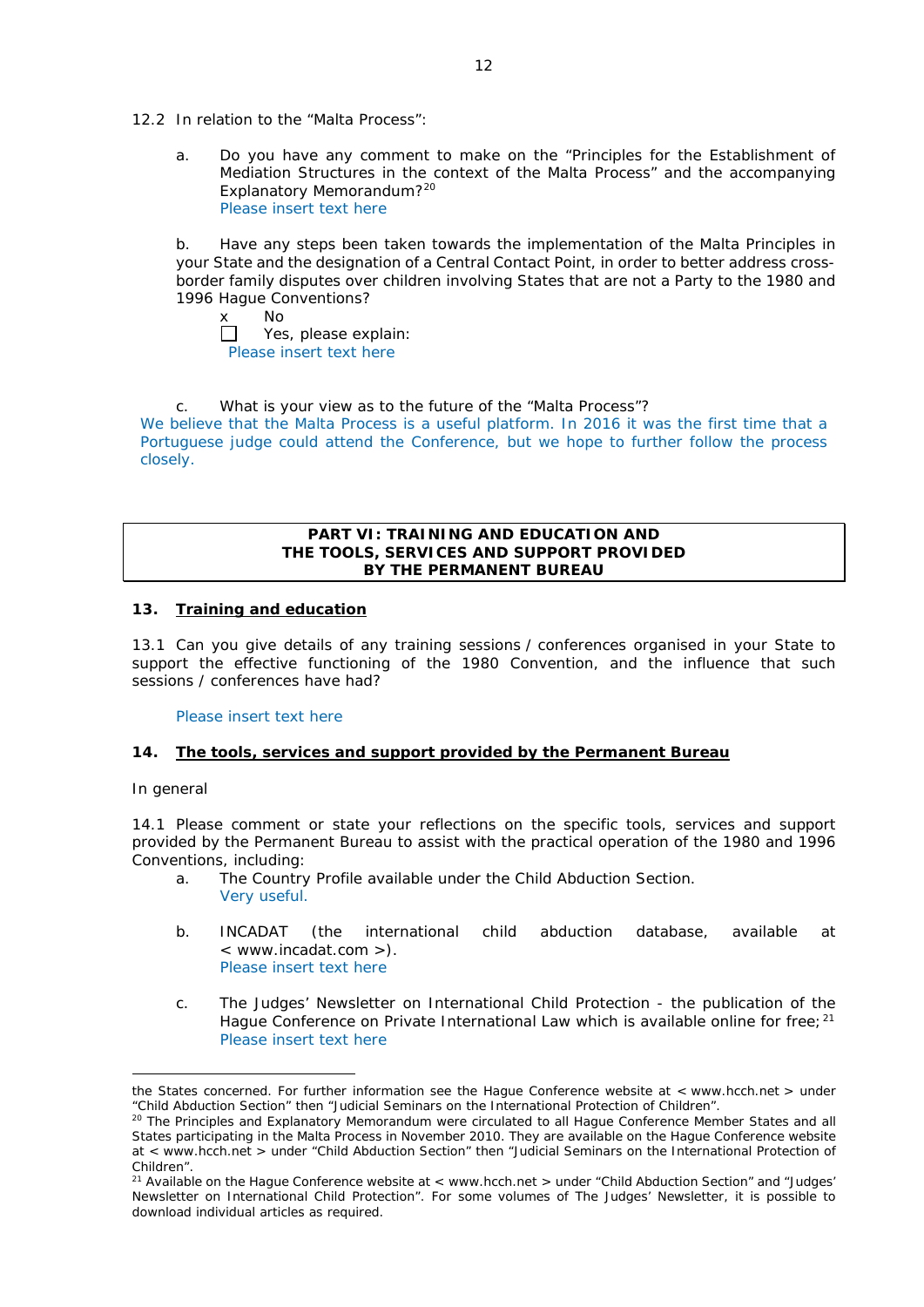- d. The specialised "Child Abduction Section" of the Hague Conference website  $(<$  www.hcch.net >); Very useful.
- e. INCASTAT (the database for the electronic collection and analysis of statistics on the 1980 Convention);  $22$

Useful to have an overview of the problem.

- f. Providing technical assistance and training to States Parties regarding the practical operation of the 1980 and 1996 Conventions.[23](#page-10-1) Such technical assistance and training may involve persons visiting the Permanent Bureau or, alternatively, may involve the Permanent Bureau organising, or providing assistance with organising, national and international judicial and other seminars and conferences concerning the Convention(s) and participating in such conferences; Very useful.
- g. Encouraging wider ratification of, or accession to, the Convention(s), including educating those unfamiliar with the Convention(s);  $24$

#### Very useful.

h. Supporting communications between Central Authorities, including maintaining their contact details updated on the HCCH website;

We can support that.

i. Supporting communications among Hague Network Judges and between Hague Network Judges and Central Authorities, including maintaining a confidential database of up-to-date contact details of Hague Network Judges Please insert text here

#### *Other*

<u>.</u>

- 14.2 What other measures or mechanisms would you recommend:
	- a. To improve the monitoring of the operation of the Conventions; Regular meetings with the State Parties.
	- b. To assist States in meeting their Convention obligations; and Please insert text here
	- c. To evaluate whether serious violations of Convention obligations have occurred? Please insert text here

### **PART VII: PRIORITIES AND RECOMMENDATIONS FOR THE SPECIAL COMMISSION AND ANY OTHER MATTERS**

#### **15. Views on priorities and recommendations for the Special Commission**

15.1 Which matters does your State think ought to be accorded particular priority on the agenda for the Special Commission? Please provide a brief explanation supporting your response.

Considering Portuguese experience, it might be advisable to consider the preparation of a guide to good practice on procedural rules and judicial organization to be followed by States,

<span id="page-10-0"></span><sup>&</sup>lt;sup>22</sup> Further information is available via the Hague Conference website at < www.hcch.net > under "Child Abduction Section" then "INCASTAT".

<span id="page-10-1"></span> $^{23}$  Such technical assistance may be provided to judges, Central Authority personnel and / or other professionals involved with the practical operation of the Convention(s).

<span id="page-10-2"></span><sup>&</sup>lt;sup>24</sup> Which again may involve State delegates and others visiting the Permanent Bureau or, alternatively, may involve the Permanent Bureau organising, or providing assistance with organising, national and international judicial and other seminars and conferences concerning the Convention(s) and participating in such conferences.